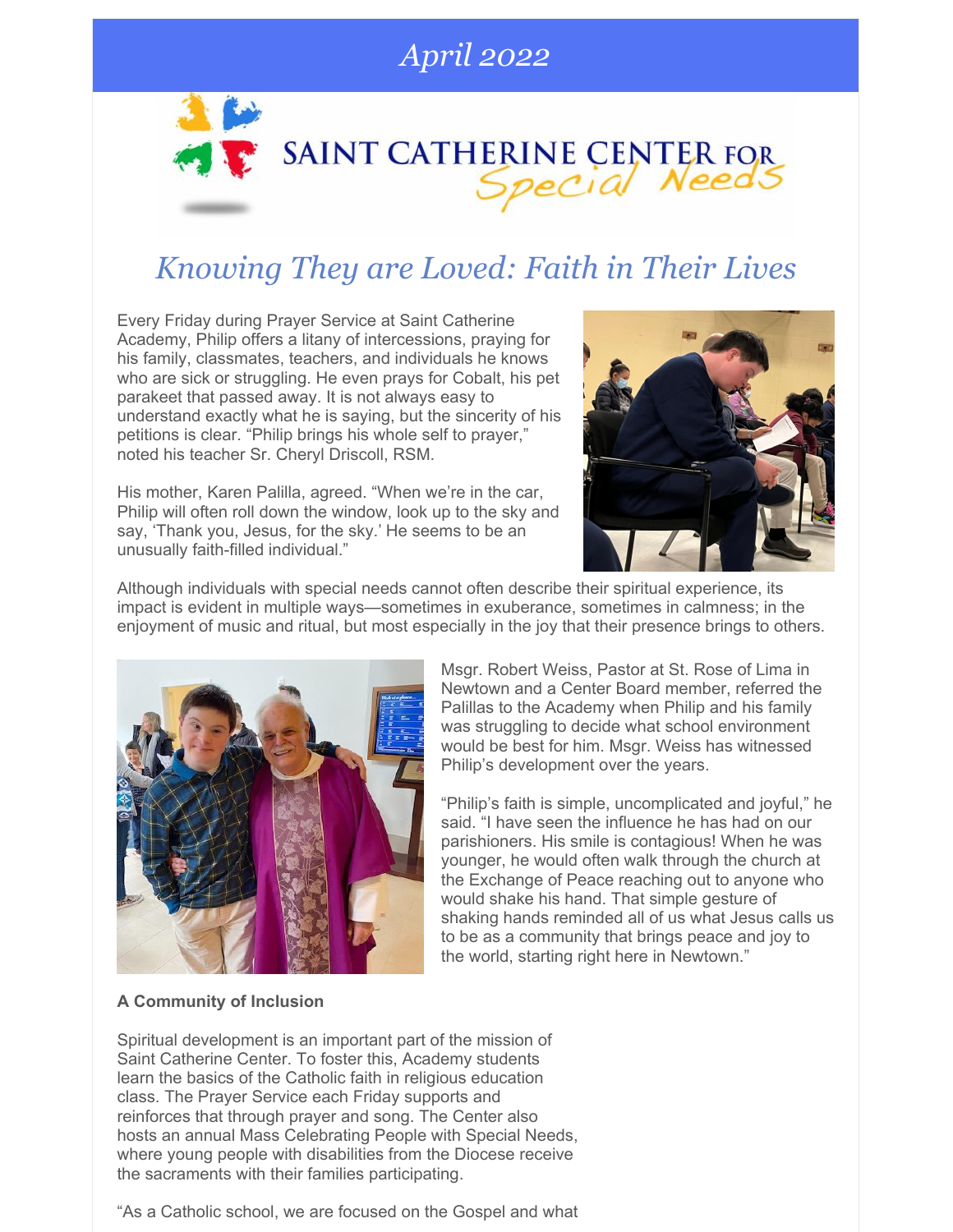Jesus teaches," said Eric Spencer, Director of Education at the Academy. "It's a simple message—of caring and being kind to each other, forgiving each other, and asking God for help when we need it. This is basic to all faiths, really. And all faiths are welcome at Saint Catherine Center."

Kari Iyer, an Academy student, is Hindu. Her parents, Hema and Easwar, are familiar with the Catholic faith both from friends and from attending Catholic schools and faith-based colleges. Last December Kari was the Star of Bethlehem in the annual Christmas Pageant. "We were so happy that Kari was being included," Easwar said. "For us what is important is for Kari to participate in events with her classmates and friends, so she has a sense of belonging to her school and her community."



"Deep down in their hearts the students know they are loved, and they are grateful for it," said Sr. Cheryl. "Each of them

internalizes it in in their own way. They show it more than they can talk about it."

While there is no formal religious instruction in the Center's Adult Program, many participants are part of a faith community with their families. Likewise, there is no requirement for staff to be religiously affiliated; however, many have active faith lives.

"Our overall goal is to create an environment with acceptance and inclusion at its core," said Helen Burland, Executive Director, "where all feel valued and respected."



#### **Integrating into the Community**

Integrating into a faith community is often an especially difficult experience for families of children with special needs. Parents worry about their children's behavior being disruptive and whether they will be welcome.

"When our daughters were very young, Mass was typically attended in the cry room with one or all of us crying!" said Michelle Rivelli, mother of Jessie in the Adult Program. "Those were difficult and stressful times, as Jessie wanted to run up and down the aisle and would throw a tantrum and scream." She offered Jessie candy for appropriate

behavior. Physical reinforcement also helped to calm her. "I was a regular, standing in the back of the church, swinging her by her ankles," Michelle said.

To help Jessie, Michelle and her husband Richard Zangrillo created a "social story" with pictures of parts of the Mass so that she could follow along. Jessie now enjoys the ritual, and when the family goes to church she is the one prompting them for the next reading or hymn.

"Although it is difficult to know what Jessie understands about God, she often smiles and displays more joy during the consecration and after receiving Communion," Michelle said. "Because she is always fully present in any given moment, seeing her during Mass has enriched our own experience as we share this time with her."

Deirdre Rajkowski, Ryan's mother, had a similar story, with early years spent in the cry room with his brother. Now, Ryan looks forward to church and the opportunity to socialize with the priests and parishioners at the 7 a.m. Mass at St. Aloysius Church in New Canaan. "Now that he is older, church has become a great community," Deirdre said. "We have to keep refocusing during Mass because he wants to wave, smile, and blow kisses to everyone. It's clear from their reactions and the look on their faces that he's had a significant impact on them, bringing them a little bit of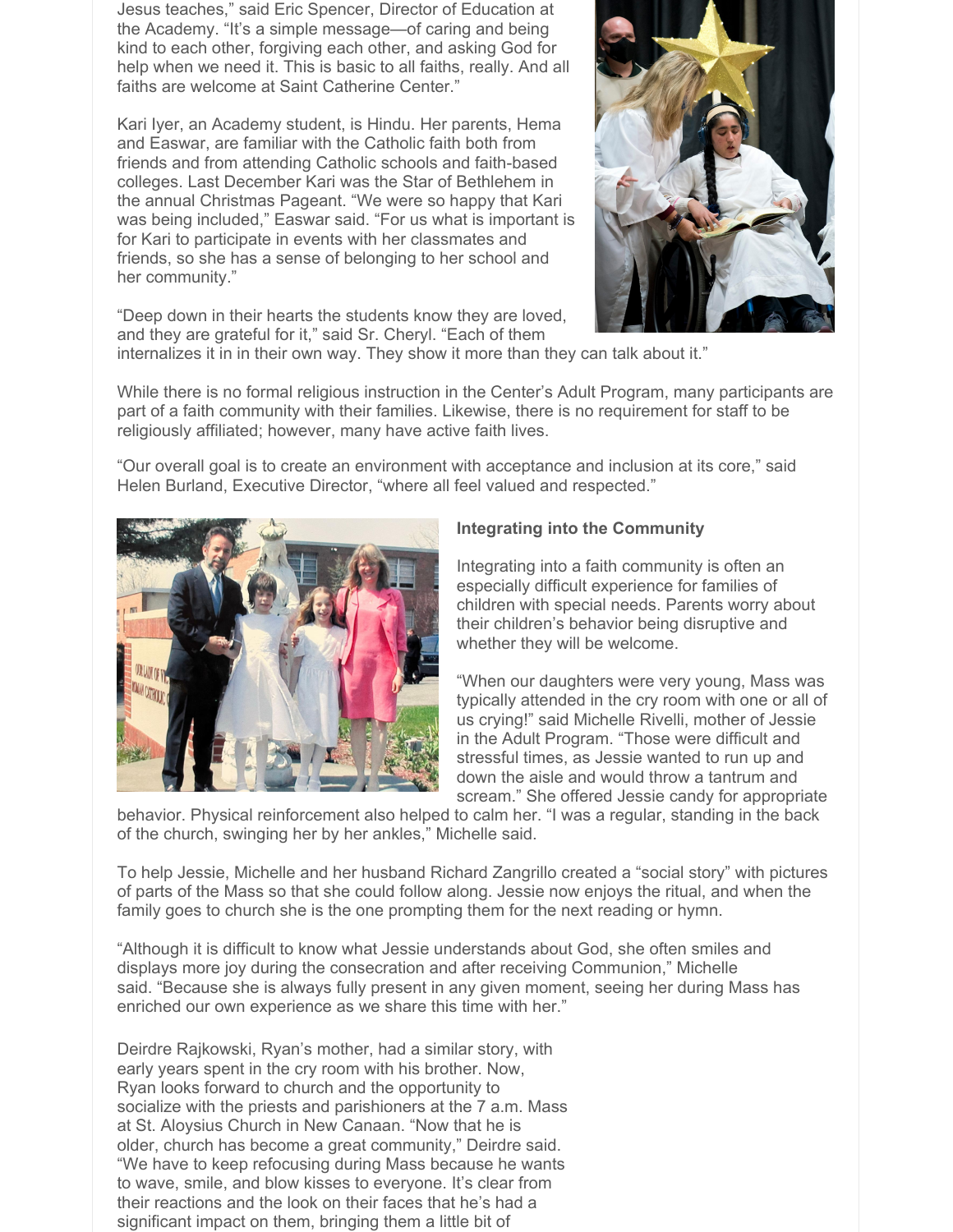happiness to start their day."

Mary Ross was too nervous to attend the rehearsal for her son Patrick's First Holy Communion, even though they had practiced and involved the whole family. "The priest was not too sure Patrick understood," she related. "He held up the host to our blind son and asked, 'Patrick, do you know what this is?' Bob [my husband] told me that Patrick responded in a loud voice, 'It's the Lord, Jesus Christ!'" Surprised and humbled, the priest then asked Patrick to pray for him.

She continued, "Along the way, many people have questioned what Patrick really knows. His deep understanding and connection to his faith stand as evidence to us that he is more in tune with what Jesus wanted us to know than most of us."





#### **Different Avenues for Spiritual Experience**

For Patrick, music is a spiritual experience. "Patrick loves the music in church," said his mother, who attends St. Anthony of Padua Church in Fairfield. "He learned all the words and tunes to many hymns and sings them at home." Among his favorites are "Joyful, Joyful, We Adore Thee" and "I Am the Bread of Life." He can recognize the Responsorial Psalm by the music alone.

Anna Stowe, a student (pictured below), also enjoys music and camaraderie in her church community at St. Lawrence Church in Shelton. For a while she sang in the C4Y Diocesan Youth

Choir, and is now taking singing lessons. "I like to sing because it makes me feel happy and energized," she said. "On Eagle's Wings" is one of her favorite hymns. "The song makes people feel better who are having tough times." Anna likes to talk to people at church and hopes one day to be a Reader.

Ryan also enjoys the socializing at St. Aloysius. Every few months, the parish hosts a gathering for the special needs members and church teenagers called "St. A's Buddies," where they play games, sing, and dance. This type of peer interaction is beneficial to all participants.

As Jessie's mother Michelle said, "Our daughter's presence at Mass demonstrates the simple yet profound message of how a diverse community of people coming together can share in God's message of love, regardless of their challenges."

"It is as if, through their vulnerability, our students and adults are more open to receive and share God's love," said Helen. "There is something for all of us to learn in that. As we enter the Easter season, a time of renewal, it is an especially good time to contemplate this. Faith is ever present at Saint Catherine Center – a living and authentic expression of God's love."

#### *Read [parents'](https://www.stcatherinecenter.org/faith-testimonials/) stories in their own words*



*Photos (from top):*

*Philip offers his prayers for others during Friday Prayer Service; Philip after church with Msgr. Robert Weiss at St. Rose of Lima Church in Newtown; Kari as the Star of Bethlehem in the*